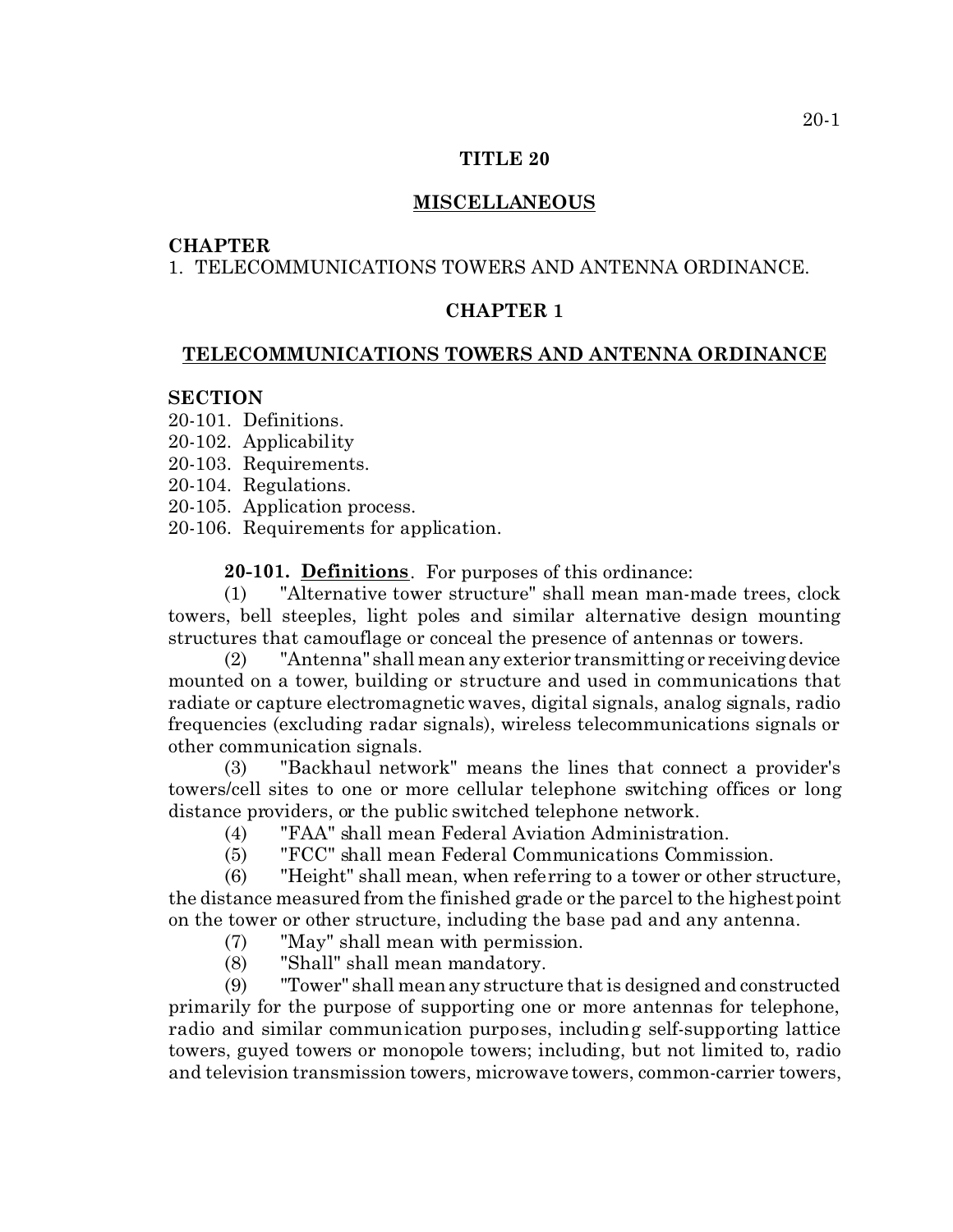cellular telephone towers, alternative tower structures and any support thereto. (Ord. #291, June 1999)

**20-102. Applicability**. All new towers or antennas within the town limits of Carthage shall be subject to these regulations, except as follows:

Preexisting towersandpreexisting antennas shall not be required to meet the requirements of this ordinance, other than the requirements of  $\S 20-104(10)$ and § 20-104(11). (Ord. #291, June 1999)

**20-103. Requirements**. (1) Each applicant for an antenna and/or tower shall provide to the planning commission, prior to council consideration, the following:

(a) An inventory of its existing towers, antennas or sites that are within the jurisdiction of the Town of Carthage.

(b) Specific information about theproposed location, height and design of each tower and/or antenna; and

(c) Proposed sites requested for approval.

(2) Towers and antennas shall meet the following:

(a) Towers shall either maintain a galvanized steel finish or, subject to any applicable standards of the FAA, be painted a neutral color so as to reduce visual obtrusiveness;

(b) At a tower site, the design of the buildings and related structures shall, to the extent possible, use materials, colors, textures, screening and landscaping that will blend them into the natural setting and surrounding buildings;

(c) If an antenna is installed on a structure other than a tower, the antenna and supporting electrical and mechanical equipment must be of a neutral color that is identical to, or closely compatible with, the color of the supporting structure so as to make the antenna and related equipment as visually unobtrusive as possible;

(d) Towers shall not be artificially lighted, unless required by the FAA or other applicable authority;

(i) If lighting is required, the lighting alternatives and design chosen must cause the least disturbance to the surrounding views.

(e) All towers must meet or exceed current standards and regulations of the FAA, the FCC and any other agency of the state or federal government with the authority to regulate towers and antennas;

(i) If such standards and/or regulations are changed, the owners of the towers and/or antennas governed by this ordinance shall bring such towers and/or antennas into compliance with revised standards and regulations within six (6) months of the effective date of such standards and regulations unless a different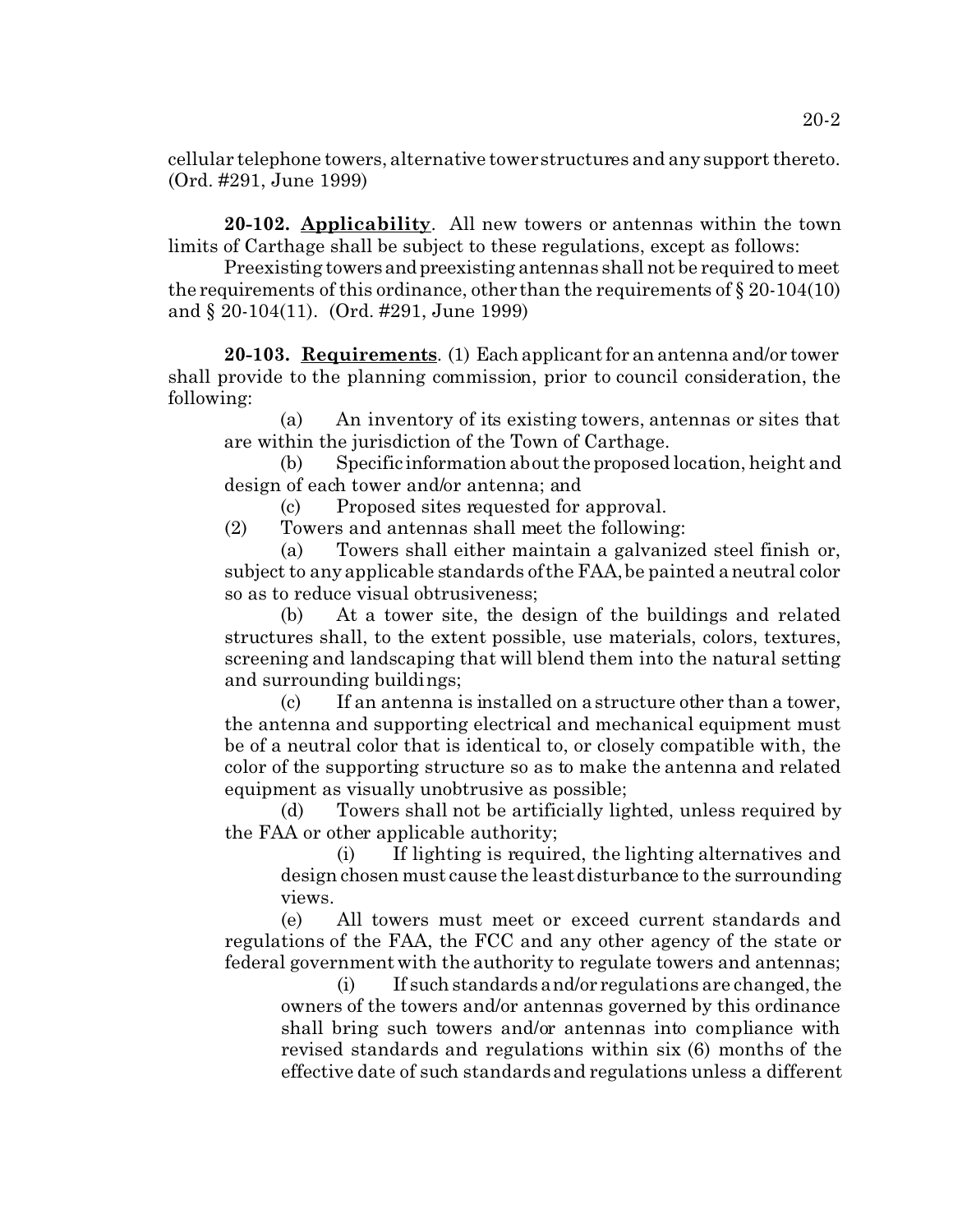compliance schedule is mandated by the controlling state or federal agency.

(ii) Failure to bring towers and antennas into compliance with such revised standards and regulations shall constitute grounds for the removal of the tower or antenna at the owner's expense.

(f) The owner shall ensure that the structural integrity of the towers and/or antennas is maintained in compliance with standards contained in applicable state and local building codes and the applicable standards for towers that are most recently published and amended by the Electronic Industries Association;

(i) If, upon inspection, the Town of Carthage concludes that a tower and/or antenna fails to comply with such codes and standards and constitutes a danger to persons and/or property, then upon notice being provided to the owner of the tower, the owner shall have thirty (30) days to bring such tower into compliance with such standards.

(ii) Failure to bring such tower and/or antenna into compliance within thirty (30) days of notice shall constitute grounds for removal of the tower and/or antenna at the owner's expense.

(3) Tower setbacks and separation distances shall be calculated and applied to facilities located in the Town of Carthage irrespective of county jurisdictional boundaries.

(4) Owners and/or operators of towers and/or antennas shall certify that all franchises required by law for the construction and/or operation of a wireless communication system in the Town of Carthage have been obtained with a copy of each provided to the city recorder. (Ord. #291, June 1999)

**20-104. Regulations**. (1) It shall be unlawful for any person to install, erect, or use a tower and/or antenna without first making application to, and obtaining approval from the town council.

(2) No new tower shall be permittedunless the applicant demonstrates that no existing tower, structure or alternative technology that does not require the use of towers and structures can accommodate the applicant's proposed antenna.

(3) No signs shall be permitted on an antenna and/or tower.

(4) Buildings and support equipment associated with antenna and/or towers shall comply with all applicable requirements and codes.

(5) Any civil, mechanical and/or electrical engineering information that the applicant submits shall be certified by a licensed professional engineer under the guidelines of the State of Tennessee.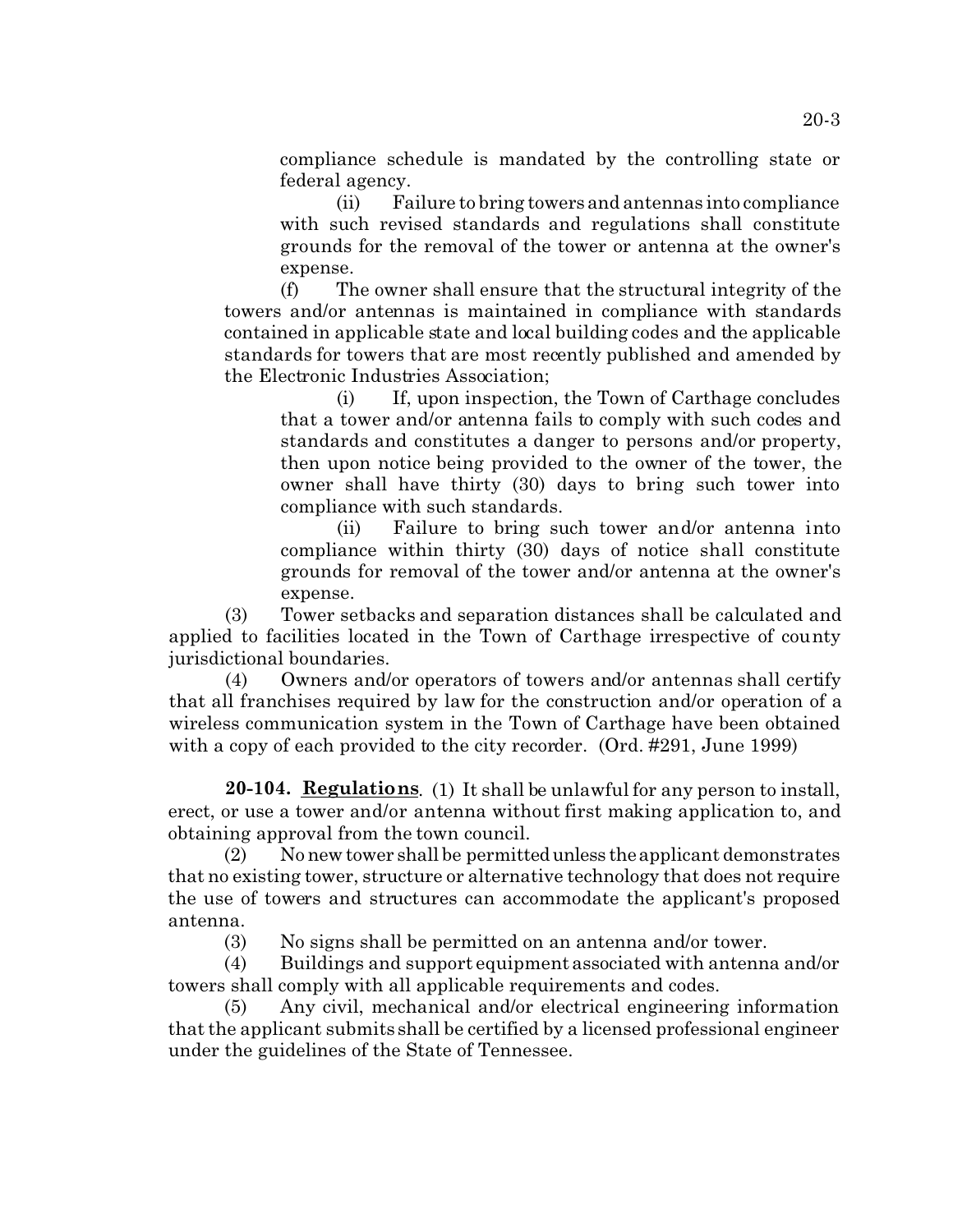(6) Sites for locating a tower and/or antenna, including the placement of additional buildings or other supporting equipment used in connection with said tower and/or antenna shall be as follows:

- (a) Located in commercial or industrial zoning areas;
- (b) Meet setback requirements as listed in Table 2;

(i) In dimensions of the entire lot shall control the determination of the tower or antenna complying with town development regulations, including but not limited to, setback requirements and lot-coverage requirements.

(ii) Towers must be set back a distance equal to at least one hundred percent (100%) of the height of the tower plus thirty (30) feet from any adjoining lot line.

(iii) Guys and accessory buildings must satisfy the minimum zoning setback requirements.

## TABLE 2

Off-site Use/Designated Area Separation Distance

| 1. | Residential: Single family or duplex<br>including modular homes and mobile                           | 200 feet or 300% height of<br>tower; whichever is greater |
|----|------------------------------------------------------------------------------------------------------|-----------------------------------------------------------|
| 2. | Residentially zoned land which is either<br>platted or has preliminary subdivision<br>plan approval. | 200 feet or 300% height of<br>tower; whichever is greater |
| 3. | Vacant unplatted residentially zoned<br>lands, multi-family residentially                            | 200 feet or 200% height of<br>tower; whichever is greater |
| 4. | Existing multi-family residential units<br>greater than duplex units                                 | 200 feet or 100% height of<br>tower; whichever is greater |
| 5. | Non-residentially zoned lands or non-<br>residential uses                                            | None, only setbacks apply                                 |

(c) Meet separation requirements as listed in Table 1:

(i) Tower separation shall be measured from the base of the tower to the lot line of the off-site users and/or designated areas.

(ii) Separation distances between towers shall be applicable and/or measured between the proposed tower and preexisting towers by drawing or following a straight line between the base of the existing tower and the proposed base, pursuant to a site plan, of the proposed tower.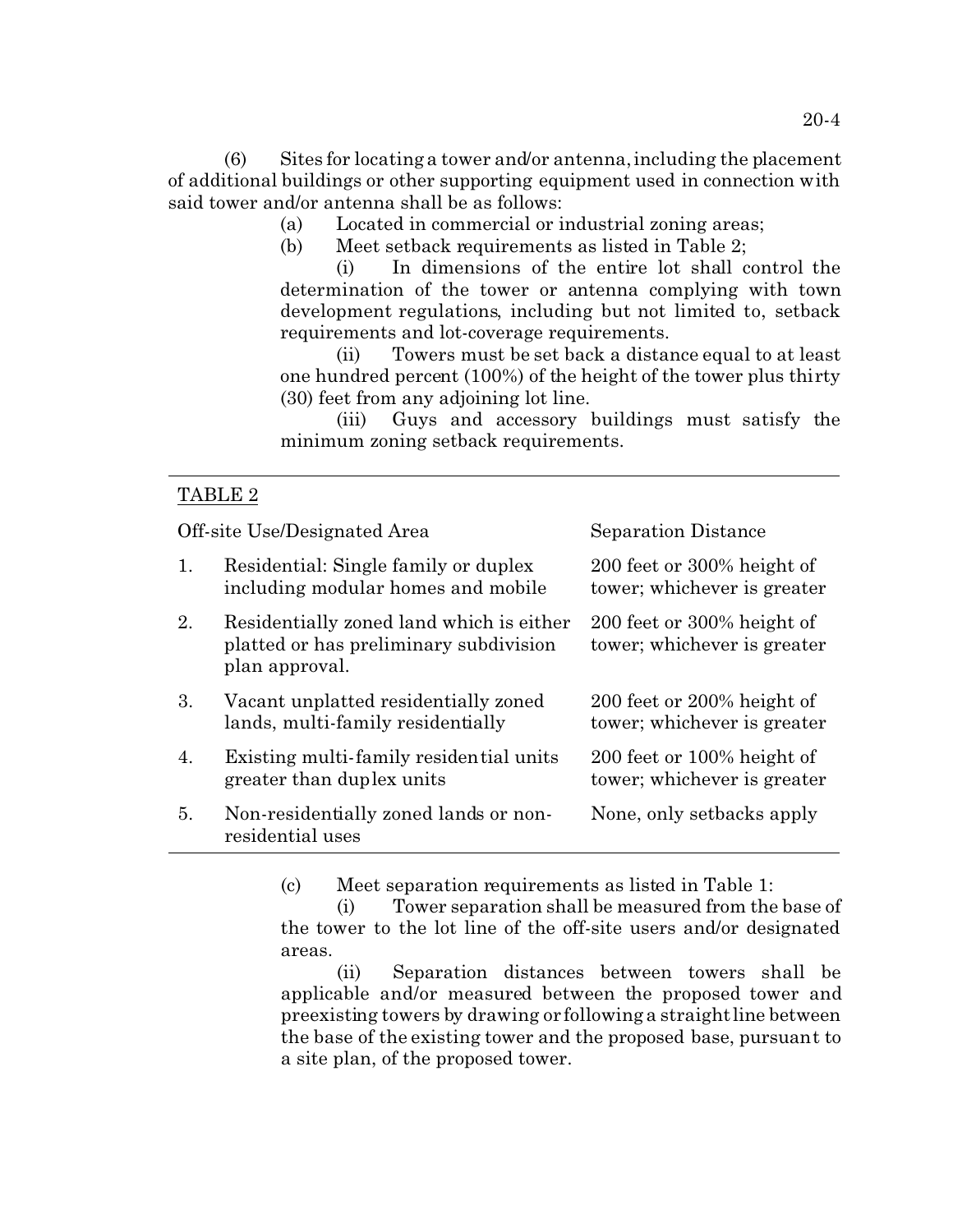# TABLE 1

# Existing Towers-Types

|                                            |                                                                                                               | Lattice                          | Guyed                                                     | Monopole 75<br>ft. in Height<br>or Greater                     | Monopole<br>Less than 75<br>ft. in Height |
|--------------------------------------------|---------------------------------------------------------------------------------------------------------------|----------------------------------|-----------------------------------------------------------|----------------------------------------------------------------|-------------------------------------------|
| Lattice                                    |                                                                                                               | 5000 ft.                         | 5000 ft.                                                  | 1500 ft.                                                       | 750 ft.                                   |
| Guyed                                      |                                                                                                               | 5000 ft.                         | 5000 ft.                                                  | 1500 ft.                                                       | 750 ft.                                   |
| Monopole 75<br>ft. in Height<br>or Greater |                                                                                                               | 1500 ft.                         | 1500 ft.                                                  | 1500 ft.                                                       | 750 ft.                                   |
| Monopole<br>Less than 75<br>ft. in Height  |                                                                                                               | 750 ft.                          | 750 ft.                                                   | 750 ft.                                                        | 750 ft.                                   |
| 1.                                         | Residential: Single family or duplex,<br>including modular homes and mobile<br>homes used for living purposes |                                  | 200 feet or 300% height of<br>tower; whichever is greater |                                                                |                                           |
| 2.                                         | Residentially zoned land which is<br>either platted or has preliminary                                        |                                  |                                                           | 200 feet or 300% height of<br>tower; whichever is greater      |                                           |
| 3.                                         | Vacant unplatted residentially zoned<br>lands, multi-family residentially zoned<br>greater than duplex        |                                  |                                                           | 200 feet or 200% height of<br>tower; whichever is greater      |                                           |
| 4.                                         | Existing multi-family residential units<br>greater than duplex units                                          |                                  |                                                           | $200$ feet or $100\%$ height of<br>tower; whichever is greater |                                           |
| 5.                                         | non-residential uses                                                                                          | Non-residentially zoned lands or | None, only setbacks apply                                 |                                                                |                                           |

(d) Towers shall be enclosed by security fencing not less than six (6) feet in height and shall also be equipped with an appropriate anticlimbing device.

(e) Tower facilities shall be landscaped with a buffer of plant materials that effectively screens the view of the tower compound from property used for residences.

(i) Standard buffer shall consist of a landscaped strip at least four (4) feet wide outside the perimeter of the compound.

(ii) Existing mature tree growth and natural land forms on the site shall be preserved to the maximum extent possible.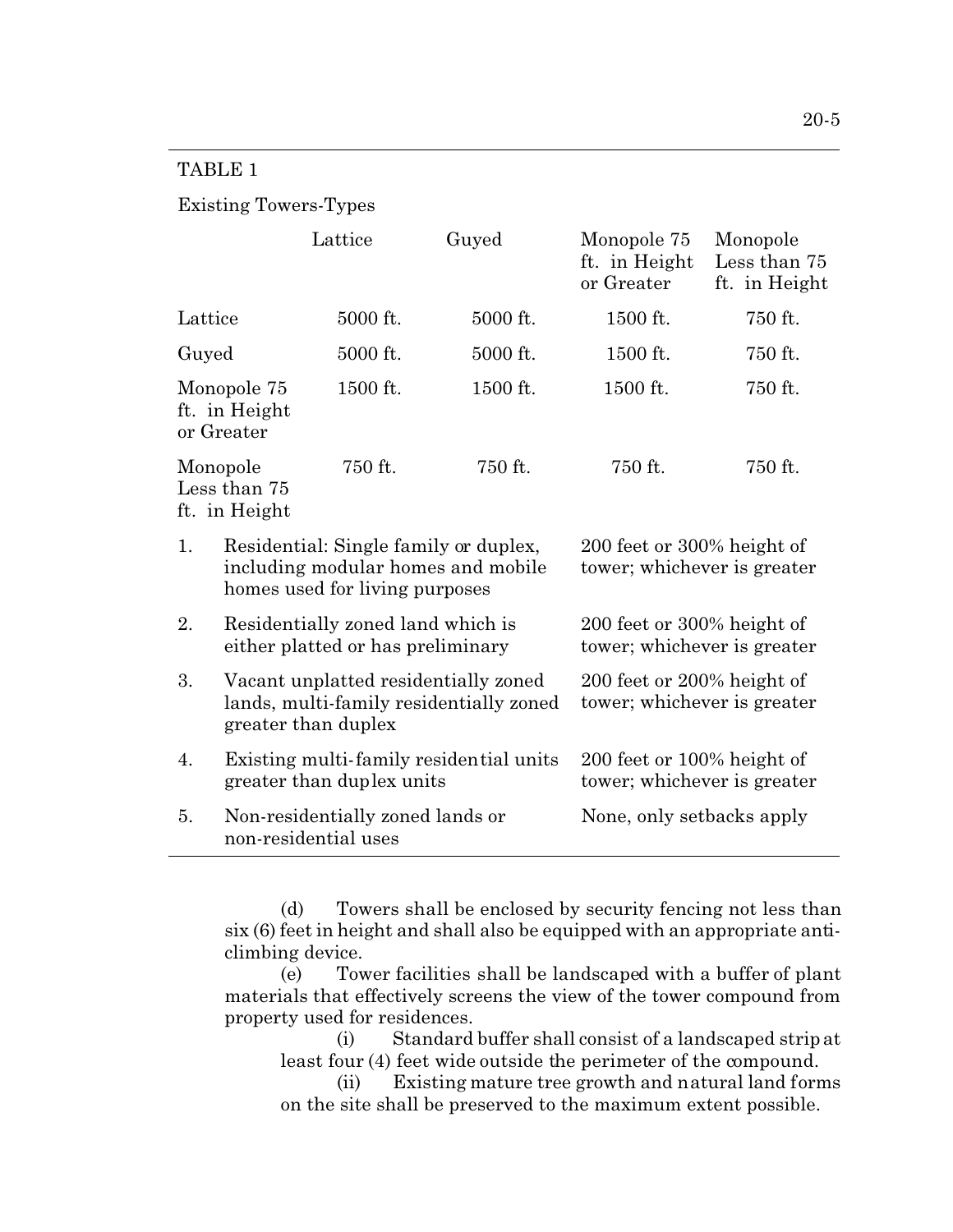(iii) Sites on large, wooded lots, with natural growth around the property perimeter may be considered sufficient buffer.

(f) Antennas mounted on utility poles or light poles shall have the equipment cabinet or structure used in association with antennas located in accordance with the following:

(i) Residential area. In a rear yard, provided the cabinet or structure is no greater than twelve (12) feet in height or 100 square feet in gross floor area when the cabinet/structure is located no more than twenty (20) feet from all lot lines and screened by an evergreen hedge with an ultimate height no less than eight (8) feet and a planted height of at least thirty-six (36) inches.

(ii) Residential area. In a front or side yard provided the cabinet or structure is no greater than 12 feet in height or 100 square feet of gross floor area and the cabinet/structure is located a minimum of forty (40) feet from all lot lines and screened by an evergreen hedge with an ultimate height no less than eight (8) feet and a planted height of at least thirty-six (36) inches.

(iii) Commercial/industrial area. The equipment cabinet or structure shall be no greater than twenty (20) feet in height or 200 square feet in gross floor area and screened by an evergreen hedge with an ultimate height no less than eight  $(8)$  feet and a planted height of at least thirty-six (36) inches.

(iv) Commercial/industrial area. In all instances, structures or cabinets shall be screened from view of all residential properties which abut or are directly across the street from the structure or cabinet by a solid fence six (6) feet in height or an evergreen hedge with ultimate height of twelve (12) feet and a planted height of at least forty-eight (48) inches.

(g) Antennas located on towers and related unmanned equipment structure shall not contain more than 100 square feet of gross floor area or be more than twelve (12) feet in height and shall be located no closer than forty (40) feet from all lot lines.

(h) The tower meets the following height and usage criteria:

(i) Single user: Up to ninety (90) feet in height.

(ii) Two users: Up to one hundred twenty (120) feet in height.

(iii) Three or more users: Up to one hundred fifty (150) feet in height.

(i) A licensed professional engineer under the guidelines of the State of Tennessee shall certify the tower can structurally accommodate the number of shared users proposed by the applicant.

(7) Locating antennas or existing structures or towers shall be governed by the following: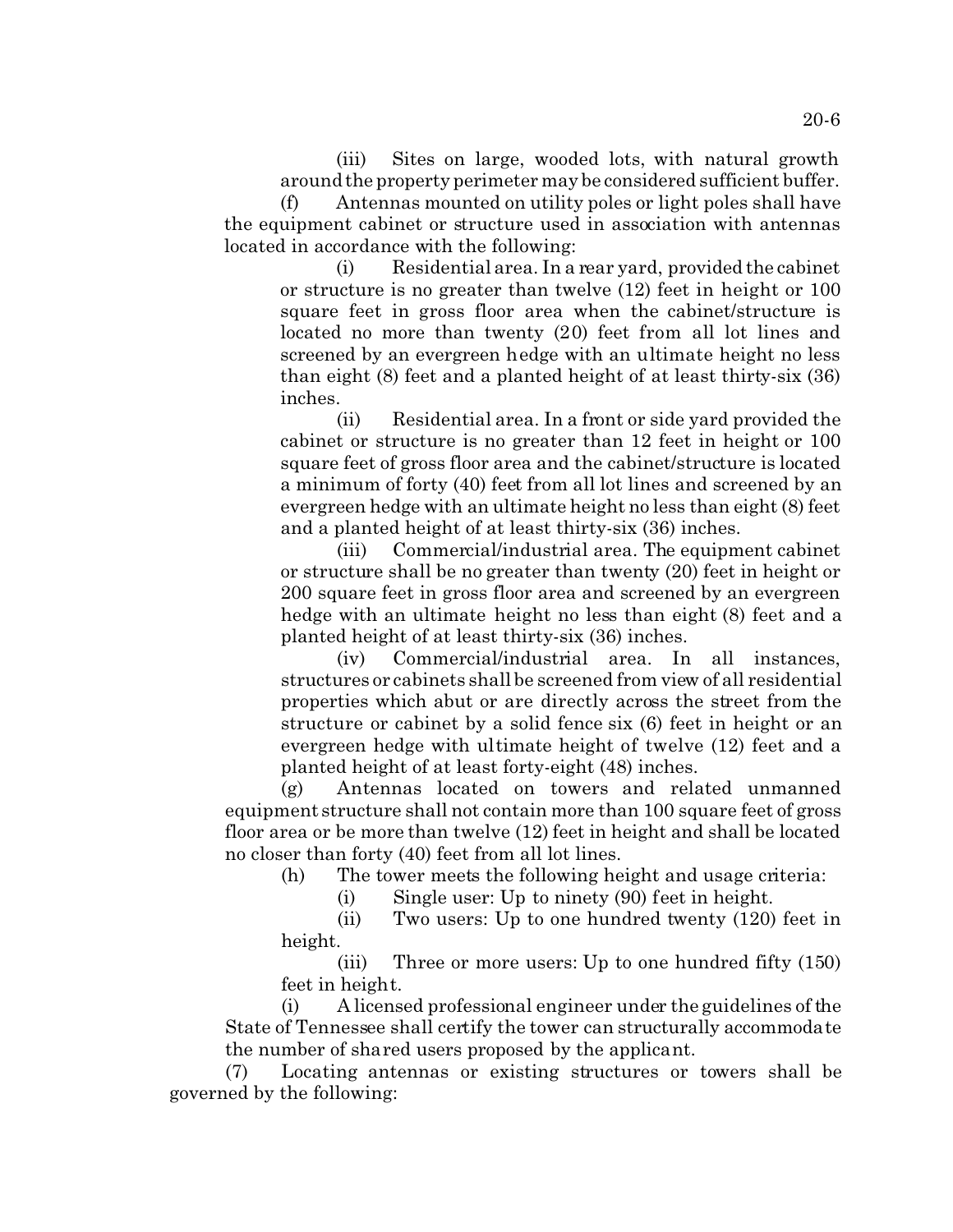(a) Any antenna not attached to a tower may be approved as an accessory use to any commercial, industrial, professional, institutional or multi-family structure of eight or more dwelling units, provided:

(i) The antenna does not extend more than thirty (30) feet above the highest point of the structure.

(ii) The antenna complies with all applicable FAA and FCC regulations.

(iii) The antenna complies with all applicable building codes.

(b) Antennas mounted on structures or rooftops shall have the equipment cabinet or structure used in association with antennas complying with the following:

(i) The cabinet or structure shall not contain more than 100 square feet of gross floor area or be more than 12 feet in height.

(ii) Buildings and/or structures which are less than sixtyfive (65) feet in height, the related unmanned equipment structure, if over 100 square feet of gross floor area and/or 12 feet in height, shall be located on the ground and shall not be located in the roof of the structure.

(iii) If the equipment structure is located on the roof of a building, the area of the equipment structure and other equipment and structures shall not occupy more than ten percent (10%) of the roof area.

(iv) Equipmentstorage buildings or cabinets shall comply with all applicable building codes.

(8) An antenna which is attached to an existing tower may be approved to minimize adverse visual impacts associated with the proliferation and clustering of towers, collection of antennas by more than one carrier on existing towers shall take precedence over the construction of new towers, provided such collection is accomplished in a manner consistent with the following:

(a) A tower which is modified or reconstructed to accommodate the collocation of an additional antenna shall be of the same tower type as the existing tower, unless the council allows reconstruction as a monopole.

(b) An existing tower may be modified or rebuilt to a taller height, not to exceed thirty (30) feet over the tower's existing height, to accommodate the collocation of an additional antenna;

(i) The height change shall only occur one time per communication tower.

(ii) The additional height may not exceed distance separation.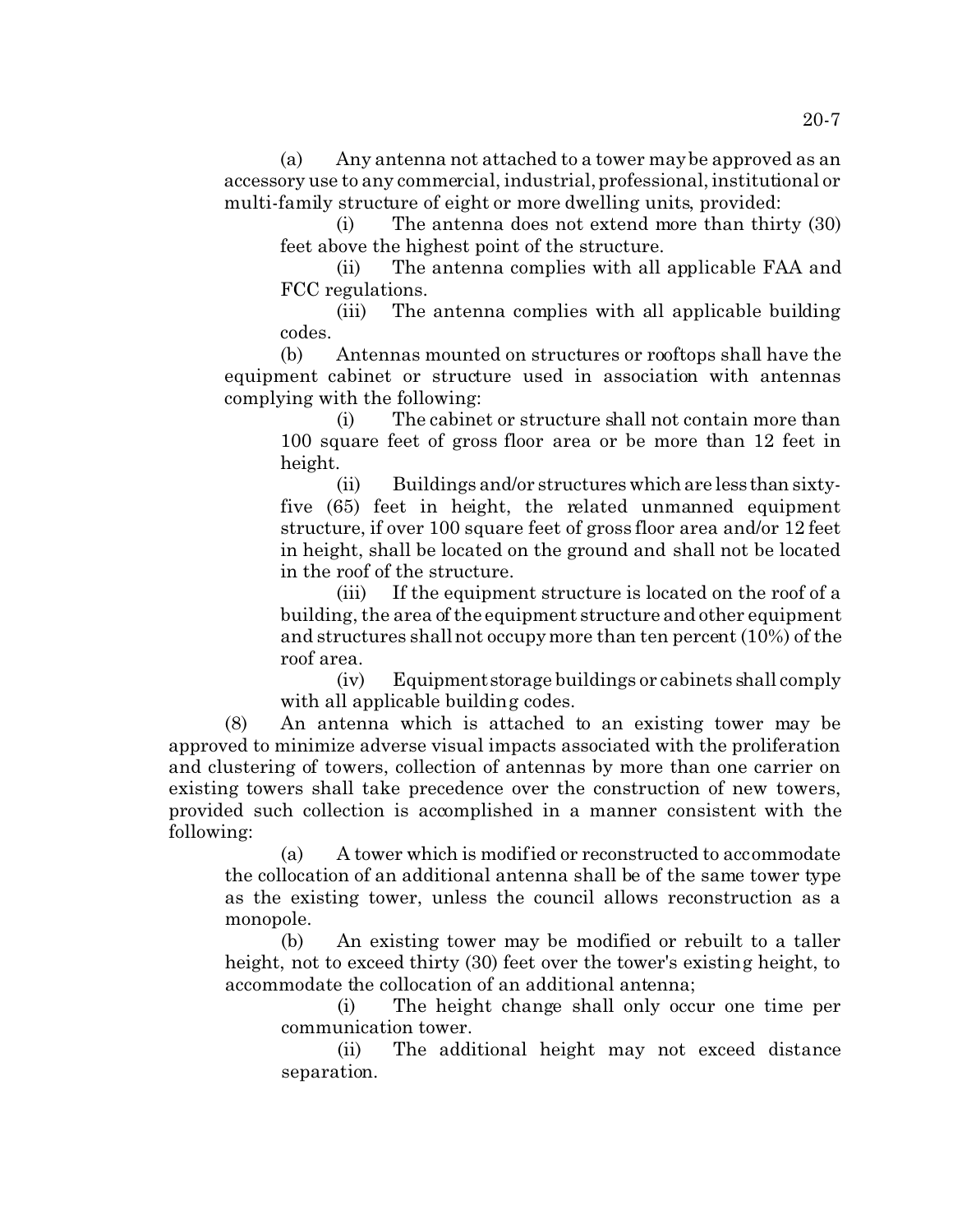(c) A tower which is being built to accommodate the collocation of an additional antenna may be moved onsite within fifty (50) feet of its existing location.

(i) After the tower is rebuilt to accommodate collocation, only one tower shall remain on the site.

(ii) A relocated onsite tower shall continue to be measured from the original tower location for purposes of calculating separation distances between towers.

(iii) A licensed professional engineer under the guidelines of the State of Tennessee shall certify the tower can structurally accommodate the number of shared users proposed by the applicant.

(iv) The onsite relocation of a tower which comes within the separation distances to residential units or residentially zoned lands shall only be permitted after a public hearing and approval by the council.

(9) Special use permits may be approved by the council, with the recommendation of the zoning board, with the following provisions governing:

(a) Required for the construction of a tower or the placement of an antenna in agricultural zoning.

(b) Minimal adverse effects of the proposed tower on adjoining properties.

(c) Any civil, mechanical, and/or electrical engineering information that the applicant submits shall be certified by a licensed professional engineer under the guidelines of the State of Tennessee.

(d) Installing a cable microcell network through the use of multiple low-powered transmitter/receivers attached to existing wireline systems, such as conventional cable or telephone wires, or similar technology that does not require the use of towers.

(10) Any antenna and/or tower that is not operated for a continuous period of twelve (12) months shall be considered abandoned.

(a) The owner of such antenna and/or tower shall remove the same within ninety (90) days of receipt of notice from the Town of Carthage.

(b) Failure to remove an abandoned antenna and/or tower with said ninety (90) days shall be grounds to remove the tower and/or antenna at the owner's expense.

(c) If there are two or more users of a single tower, then this provision shall not become effective until all approved users abandon the tower.

(11) Rebuilding damaged or destroyed towers or antennas shall be of the same type, height, location and density as the original facility approval.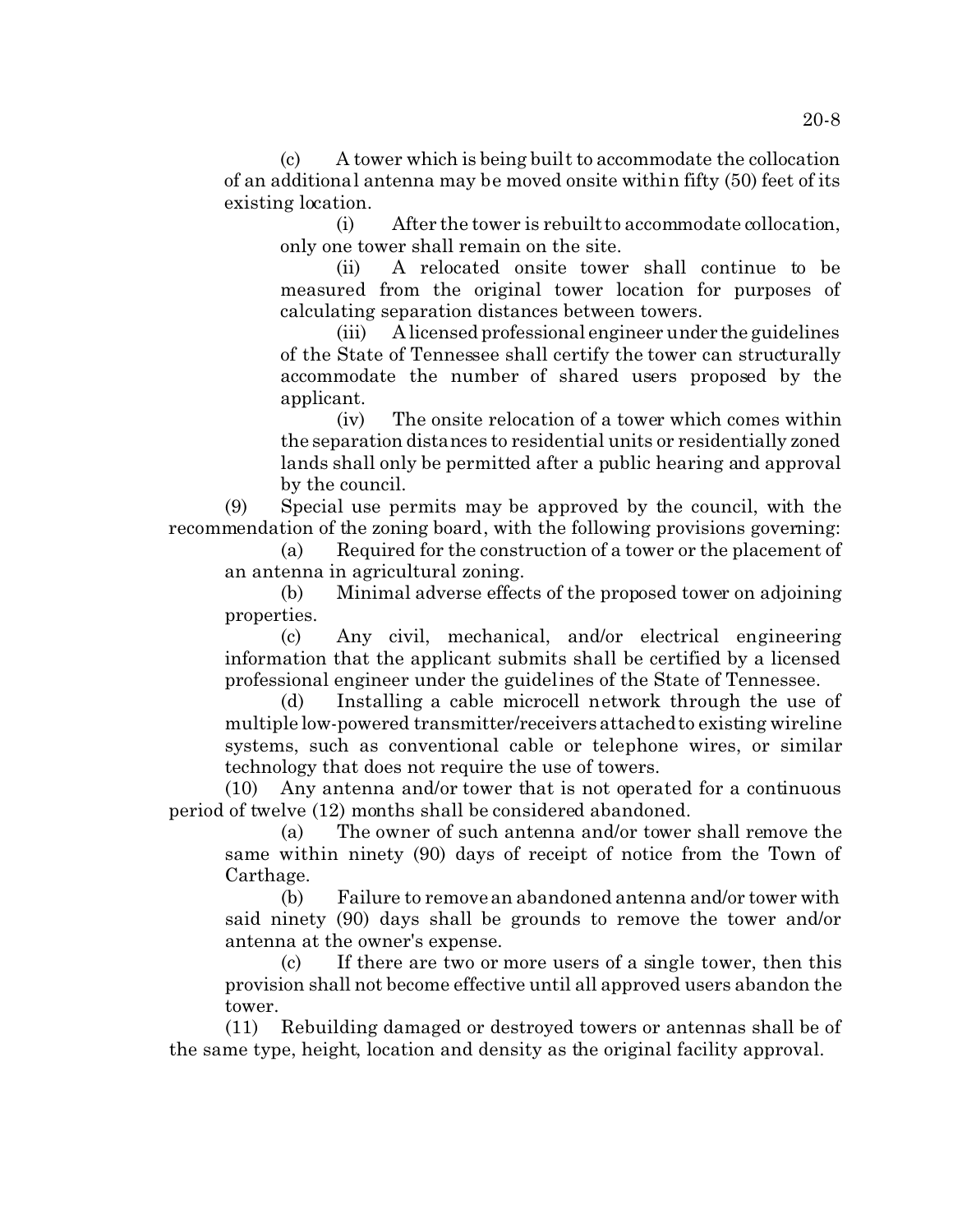(a) Building permits to rebuild thefacility shall comply with the applicable building codes at that time and shall be obtained within 180 days from the date the facility is damaged or destroyed.

(b) If no building permit is obtained, the tower and/or antenna shall be deemed abandoned.

(c) After obtaining building permit, construction shall begin with 90 days or the tower and/or antenna shall be deemed abandoned. (Ord. #291, June 1999)

**20-105. Application process**. Prior to presentation to the council, all plans shall be submitted to the planning commission and/or board of zoning appeals for review.

Proposed location and use must comply with all setback and separation requirements as outlined in § 20-104.

The planning commission and/or zoning board will submit to the council, with comments if any, the proposal within sixty (60) days.

The council will approve/disapprove the application within sixty  $(60)$  days of submission from the planning commission. (Ord. #291, June 1999)

**20-106. Requirements for application**. (1) Application shall be made to the city recorder, or such person as designated by the council to receive such applications.

(2) Each application shall be accompanied by a nonrefundable cashier's check in the amount of one thousand dollars (\$1,000.00) made payable to the Town of Carthage.

(3) Each applicant shall deposit with the city recorder a surety bond, not less than one million dollars (\$1,000,000), to cover the costs to the municipality if the applicant fails to meet applicable requirements as set forth in this ordinance. The bond will remain in effect to ensure adequate funds available for continued maintenance.

(4) Application for a tower shall be submitted with the following:

- (a) A scaled site plan clearly indicating:
	- (i) Location;

(ii) Design, type and height of the proposed tower with particular reference to design characteristics that have the effect of reducing or eliminating visual obtrusiveness;

(iii) On-site land uses and zoning;

(iv) Adjacent land uses and zoning;

(v) Adjacent roadways;

(vi) All properties within the applicable separation distances;

(vii) Proposed area of access (ingress and egress);

(viii) Setbacks from property lines;